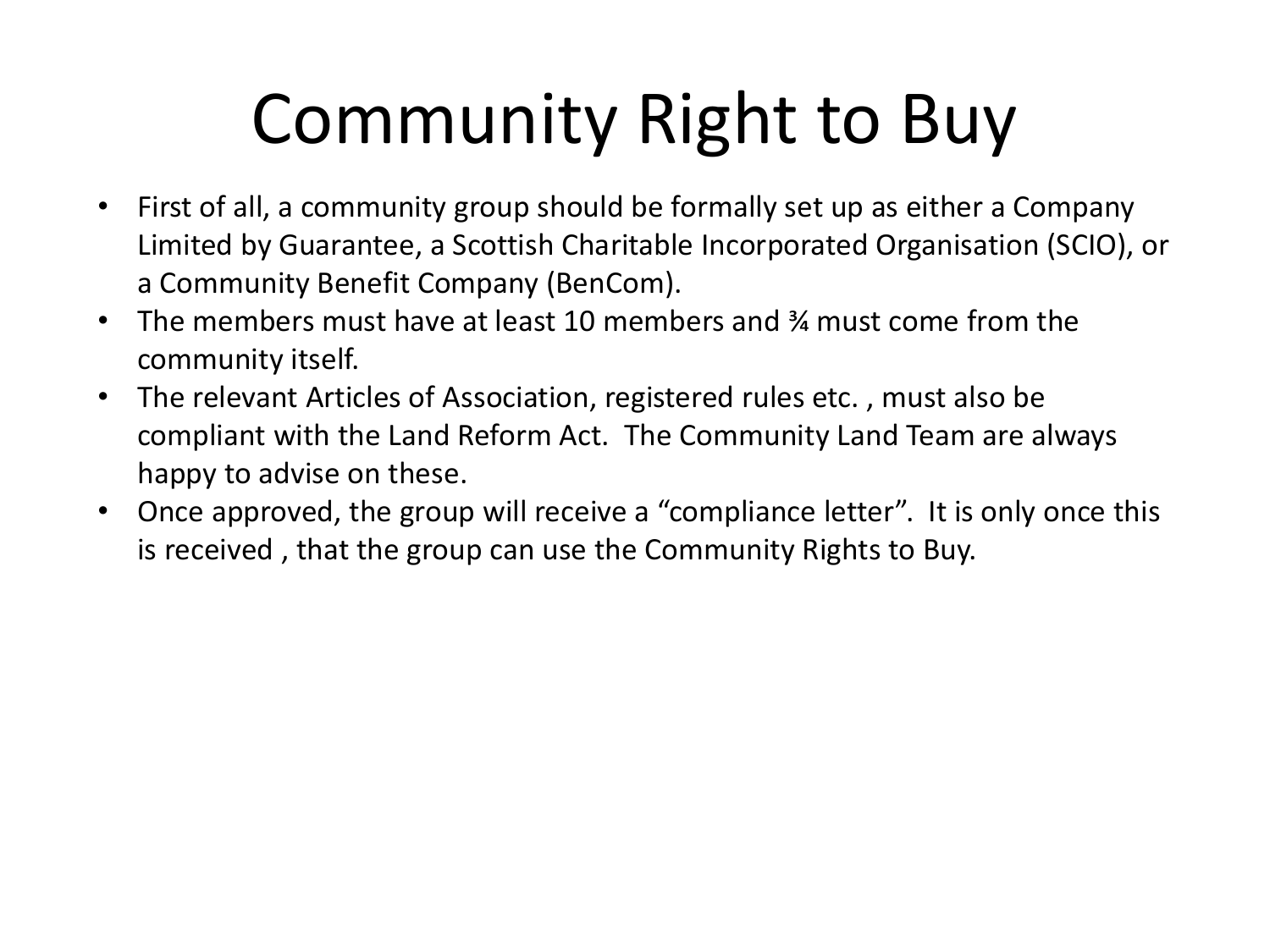- The main right to buy is what we call Part 2 The Community Right to Buy
- It is actually a right of pre-emption. That is, it gives the community the first call on the land if and when the owner takes steps to transfer it.
- Again, the Community Land Team will work with a community group to refine their application to the point that it is compliant and submitted formally.
- They must demonstrate why their registration is in the public interest, what their plans for the land are, and show that they have community support (usually by means of a petition list).
- If approved, the group's interest is registered with Register of Scotland, and the owner cannot transfer the land without triggering the next phase.
- It does not stop the owner from developing or otherwise using the land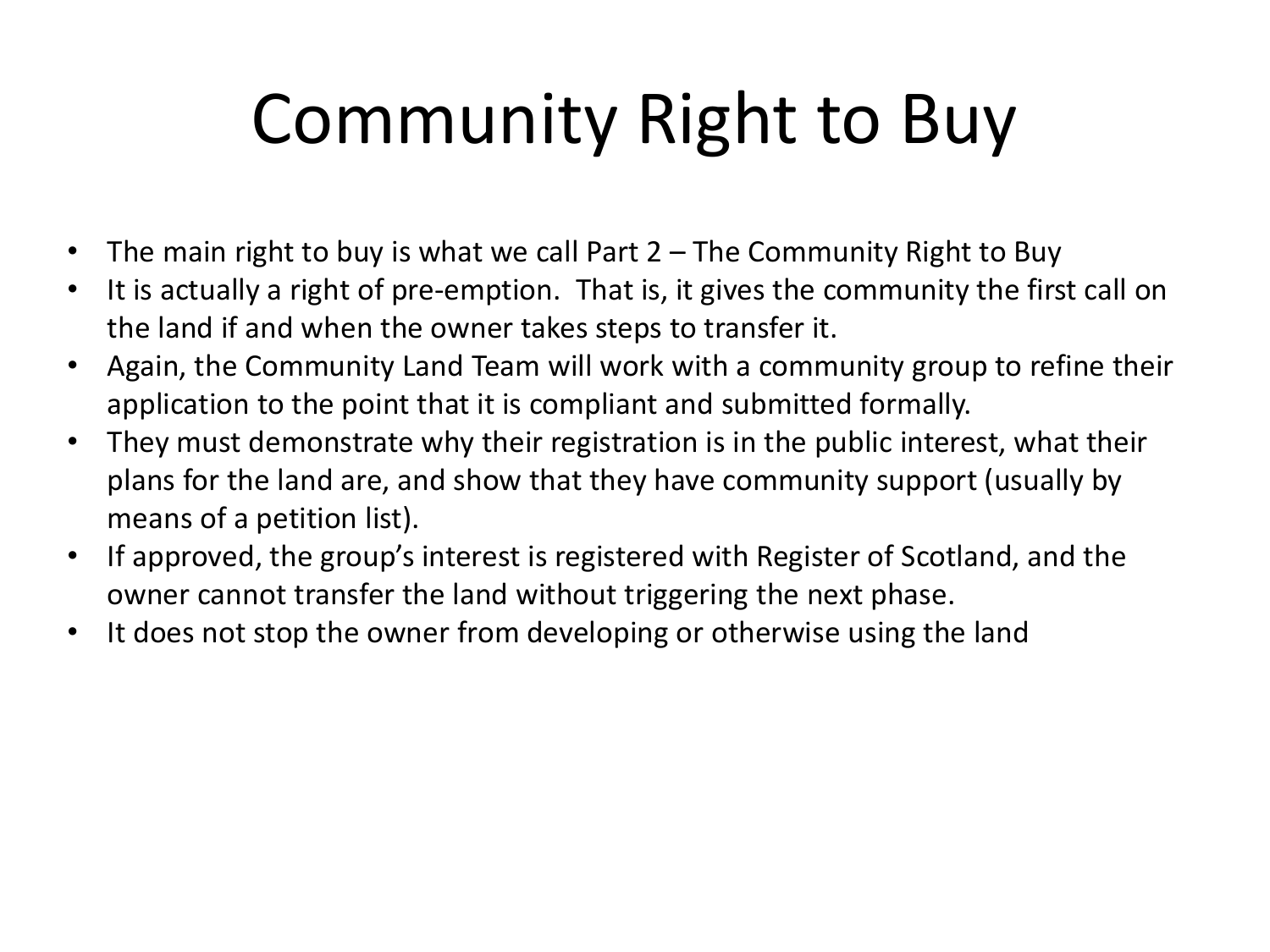- Once the right to buy is triggered, then the next phase begins.
- The group will have to confirm that they wish to proceed. They will have to refine their plans further, including potential funding sources.
- A formal ballot of the *whole* community is undertaken (organised and paid for by the SG), which must ensure a turnout out of 50% and of those that turn out, 50% should be in favour.
- If Scottish Ministers approve the purchase, the group have 8 months to arrange for the sale to complete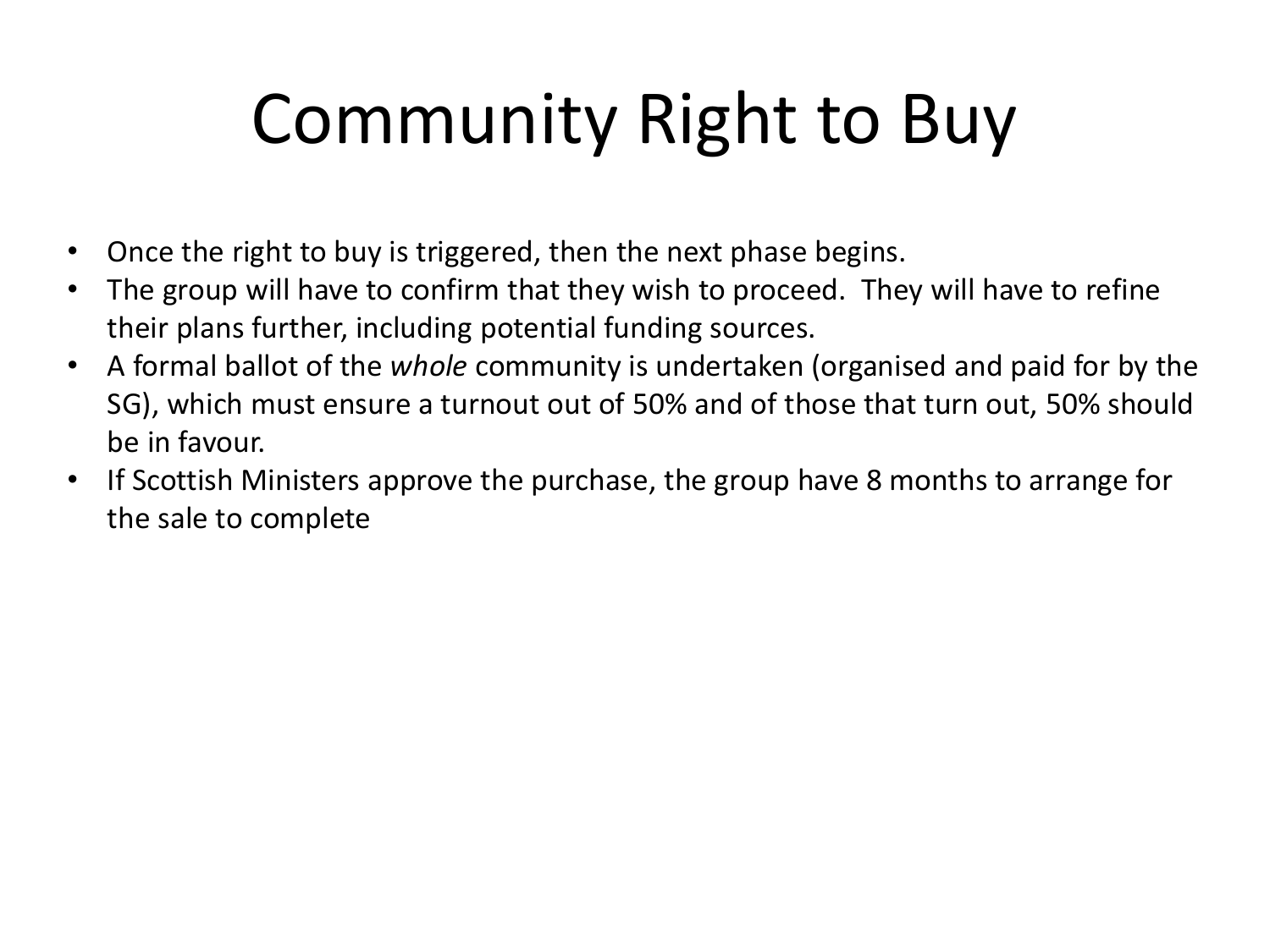Some of the new right to buy are have not commenced yet, but should be available from Spring 2017. These include;

Right to Buy Abandoned, Neglected or Detrimental Land.

- This give communities the right to buy land from owners, which they consider to be abandoned, neglected or causing harm to the environment wellbeing of the community.
- The group must have already tried to buy the land.
- If they consider it is causing harm, they must have contacted the relevant authority to fix the harm.
- It does not require the owner's consent. In other words, it is a compulsory sale.